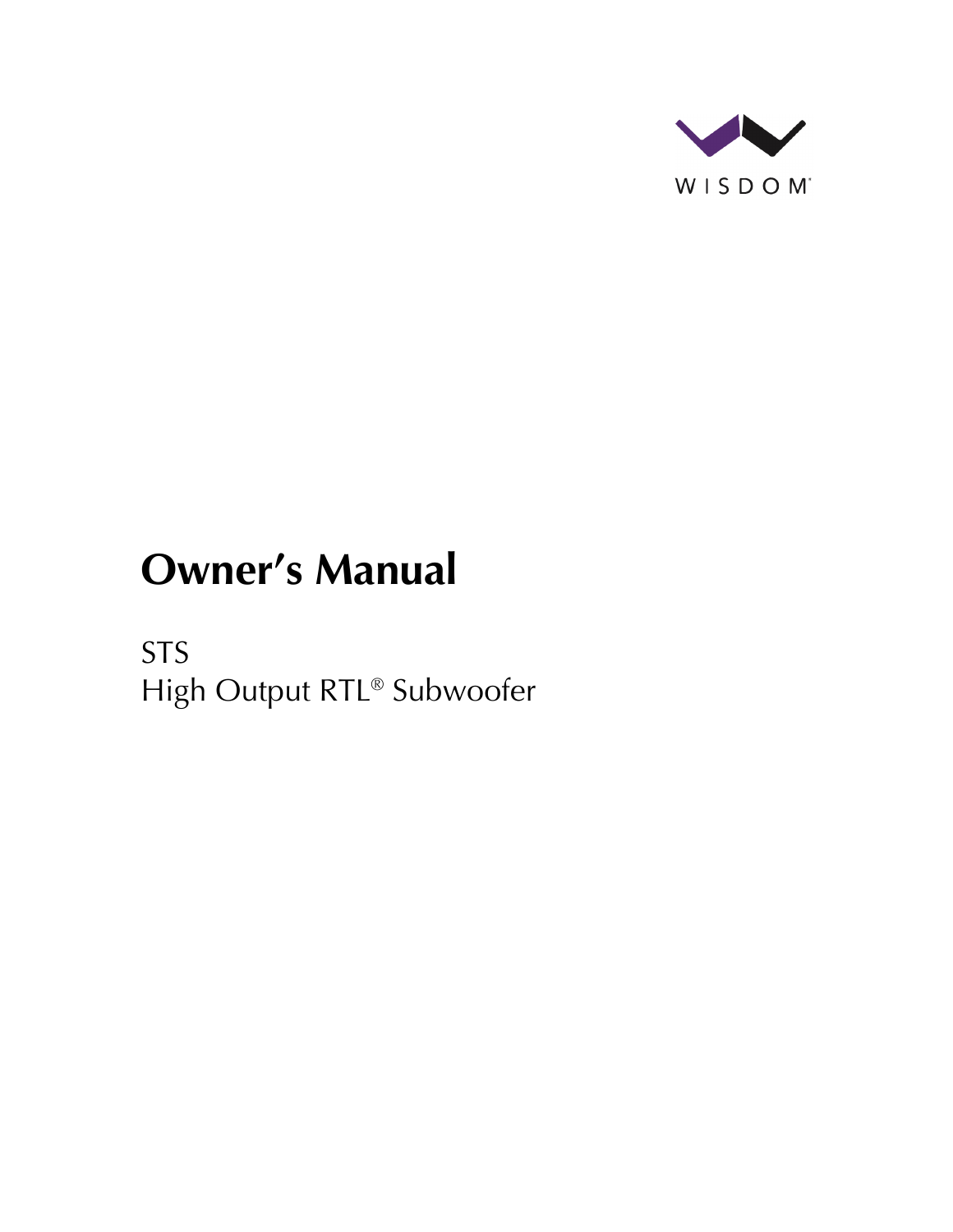## **Table of Contents**

**Introduction | 3**

**Overview | 3**

**Unpacking the STS | 4**

**Placement | 5**

**Room Treatment | 5**

**Professional Acoustic Design | 6**

**References | 7**

**Setting Up the STS | 7**

**Making the STS Connections | 8**

**North American Warranty | 8**

**Obtaining Service | 9**

**Specifications | 10**

**Dimensions | 11**

## **DOCUMENT CONVENTIONS**

This document contains general safety, installation, and operation instructions for the Wisdom Audio STS High Output RTL® Subwoofer. It is important to read this document before attempting to use this product. Pay particular attention to:

**WARNING: Calls attention to a procedure, practice, condition or the like that, if not correctly performed or adhered to, could result in injury or death.** 

**CAUTION: Calls attention to a procedure, practice, condition or the like that, if not correctly performed or adhered to, could result in damage to or destruction of part of or the entire product.** 

*Note: Calls attention to information that aids in the installation or operation of the product.*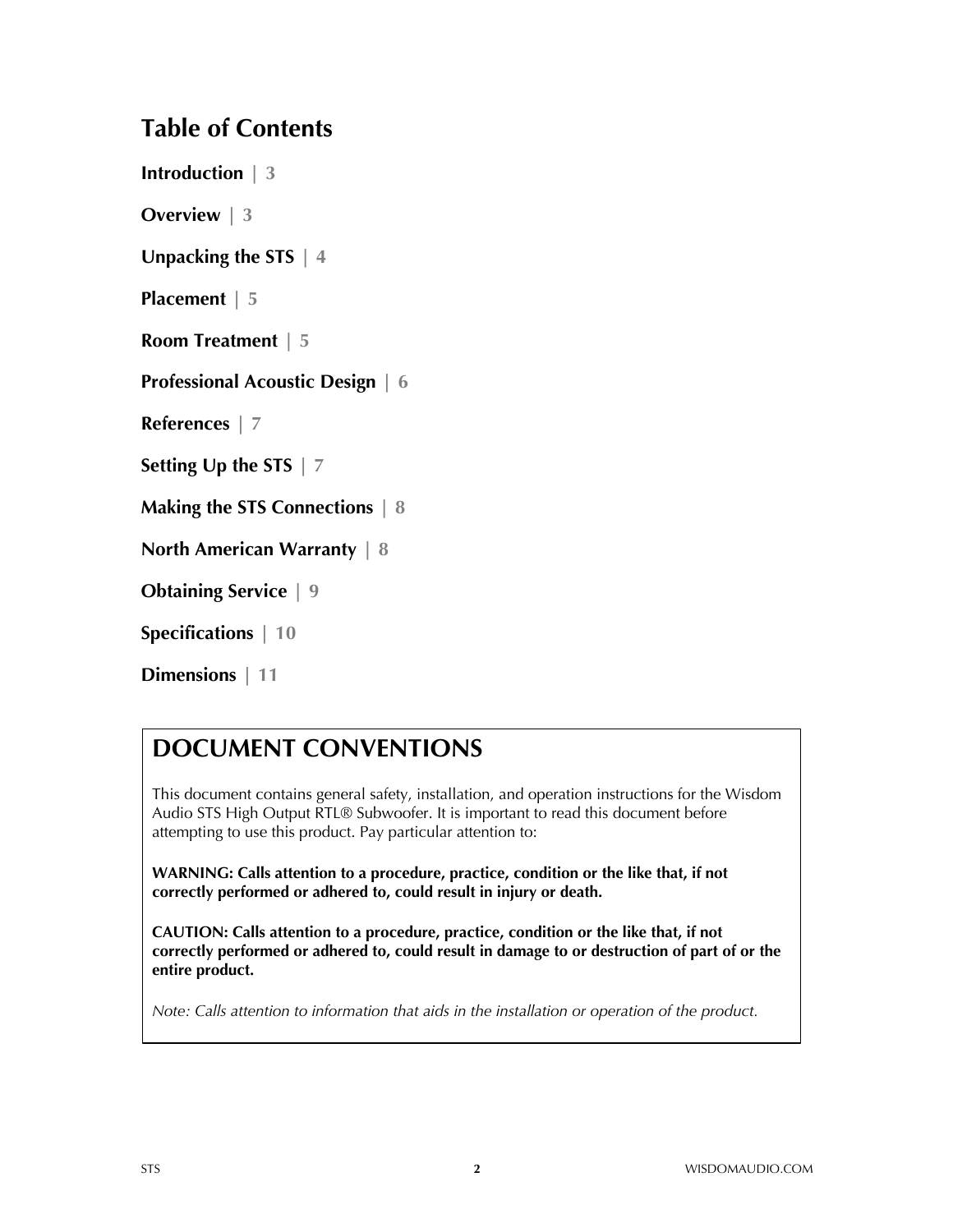# **Introduction**

Congratulations on purchasing your Wisdom Audio subwoofer. The **STS's Regenerative Transmission Line™** technology delivers tremendous bass performance in terms of depth, dynamics, and distortion resulting in articulate bass that integrates seamlessly with high-resolution main speakers such as Wisdom Audio's Sage Series.

We recognize that setting up a **Wisdom Audio High Output RTL®** subwoofer can be a bit more involved than connecting a common sealed or ported subwoofer, which is why we recommend that our systems be engineered and calibrated by Factory Personnel

While we expect your local Wisdom Audio dealer to take care of the setup and calibration of the system, we still recommend that you at least briefly review this and the other manuals (SA-DSP Series amplifiers) to understand the system's full capabilities.

# **Overview**

Your Wisdom Audio **STS subwoofer** uses a modern implementation of an old idea for high quality, low distortion bass reproduction. While the roots of the Regenerative Transmission Line<sup>TM</sup> go back to the 1950's, it is the combination of modern computer modeling and the vastly more powerful motors of contemporary driver design that make the RTL $TM$  so special.

There is a class of bass enclosures that has been around since the 1950's, which can be described generically as "low frequency tapped waveguides" or "tapped pipes". It was an idea that was a bit ahead of its time then, since fully optimizing its use required both powerful drivers and computer modeling. But, if you are into such things, check out US Patent 2,765,864 (filed in 1955), and an AES paper published in 1959, *"Analysis of a Low Frequency Loudspeaker System."*

We have utilized sophisticated modeling software to fully optimize our enclosures and have developed drivers that are specifically optimized for this application. We call our unique implementation of this relatively old idea a "Regenerative Transmission LineTM" subwoofer, or "RTL" sub for short.

All dynamic drivers develop energy on both sides of the diaphragm, with the rear energy being 180° out of phase with the front energy. If you allow the driver to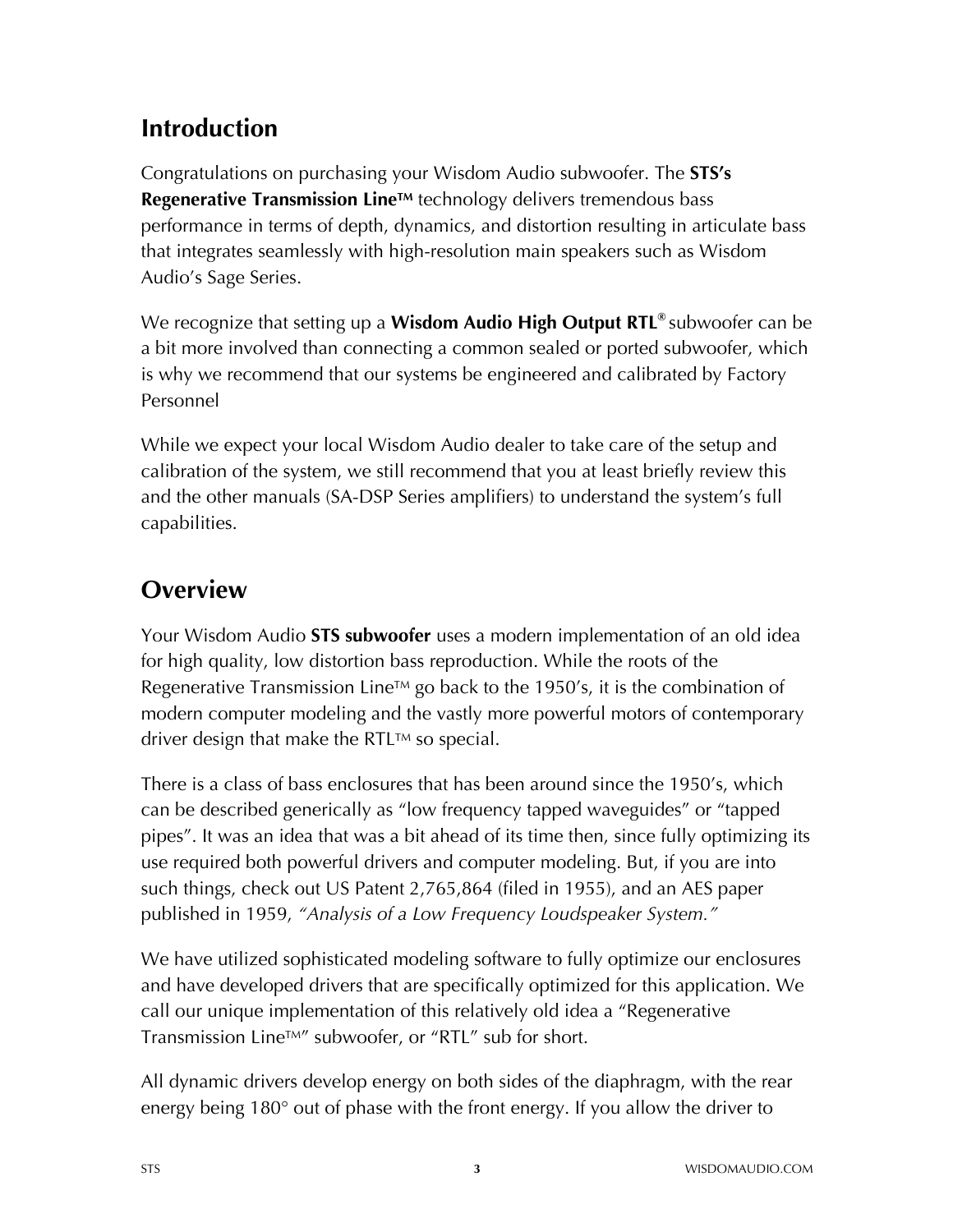operate in free space (no enclosure), the front and rear energies largely cancel each other out – especially at low frequencies.

In our **Regenerative Transmission Line™ subwoofer,** the energy from the back side of the driver is sent along a long, folded path in such a way that its lowest frequencies arrive back at the front side of the driver in phase, effectively summing to an increase of 6 dB in output. Thus, the energy from both sides of the woofer cone is used in a productive way, resulting in a substantial reduction in distortion and an effective surface area double compared to what you would otherwise expect. As an example, the effective radiating surface area of the one 10" woofer in the STS is equivalent to *one* 15" woofer in more conventional enclosures yet fits in a 3.5" deep stud bay.

The results are quite stunning. Low frequencies are strikingly dynamic and responsive and integrate quite seamlessly with the fast and detailed Sage Series planar magnetic hybrids. As an example, the STS can output more than 128 dB at 30 Hz.

# **Unpacking the STS**

The Wisdom Audio STS subwoofer is a substantial piece of equipment. Please exercise caution when unpacking your STS to ensure that you do not strain yourself from its (perhaps unexpected) weight.

#### **CAUTION**

**Do not attempt to lift your STS by yourself.** Unpacking this subwoofer is clearly a two-person job. It is unwise for a single person to attempt doing so.

**Do not attempt to lift your STS while bending or twisting from the waist.** Use your legs for lifting, not your back.

**Always stand as straight as possible and keep the STS close to your body to reduce strain on your back.**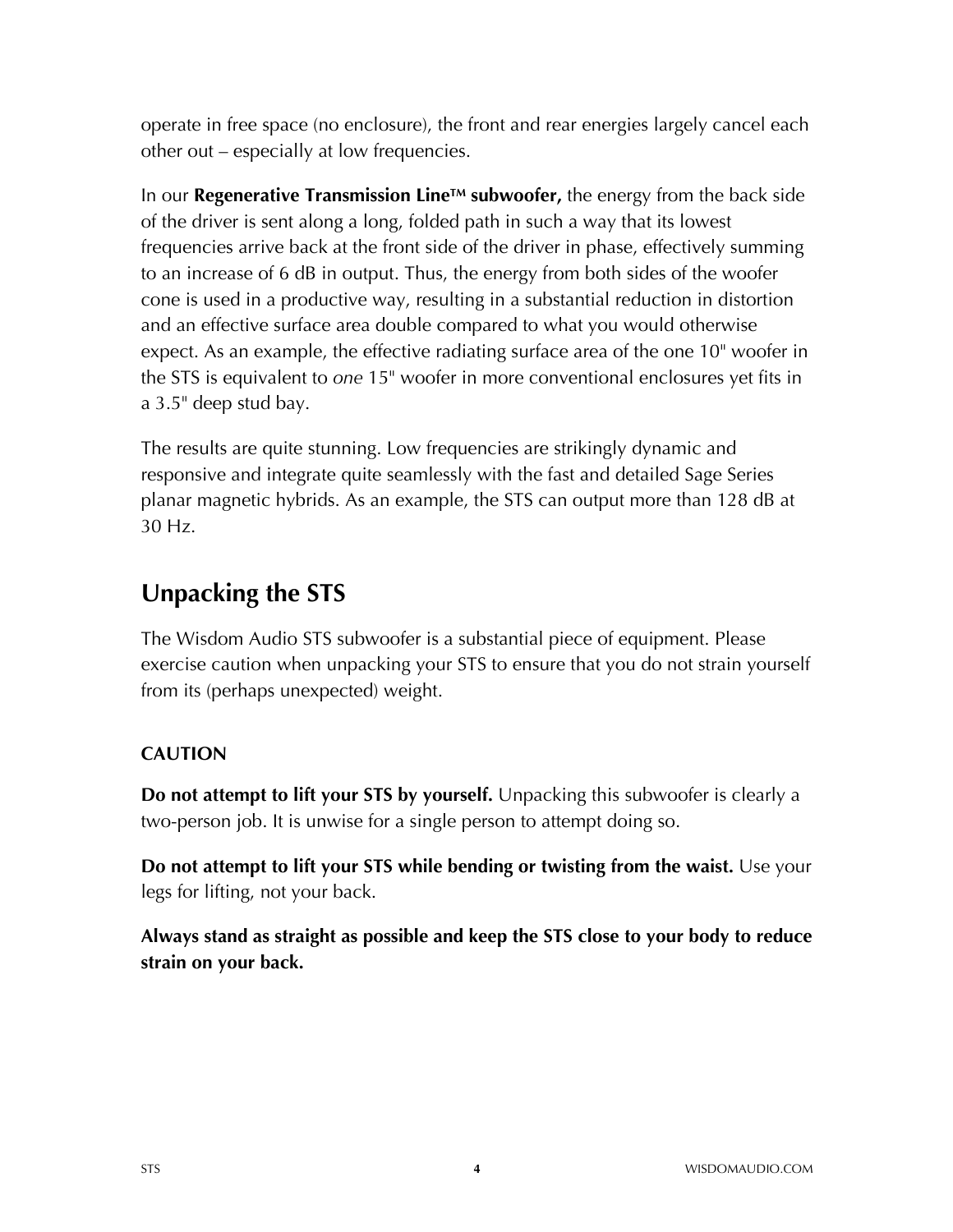# **Subwoofer Placement**

Subwoofers offer somewhat greater flexibility in placement since the frequencies they reproduce are not readily localizable by the human ear. This is because the wavelengths they reproduce are more than ten feet (3 meters) long, but our ears are located only about 6-7 inches (17 cm) apart. Thus, these extremely long waves do not contribute meaningfully to the imaging that the main speakers create.

However, this fact does not mean that the placement of the subwoofers has no effect on the sound quality in the room. Far from it. The subwoofers are the *most*  likely to suffer from the response irregularities introduced by the room itself, operating as they do below approximately 80 Hz in most systems.

Recent research into the behavior of rooms as a function of speaker placement has concluded that – if you have the freedom to do so – there are significant advantages to placing several smaller subwoofers around the room, rather than relying on a single large woofer. Moreover, the optimum placement is usually centered on each of the four walls, or deep in the corners of the room. If you have the luxury of doing so, this simple placement strategy can reduce the size of the room's response irregularities from 20 decibels down to perhaps as little as 6-8 decibels – a tremendous improvement.

Reducing the room's inherent problems to this degree provides a huge advantage.

# **Room Treatment**

Rectangular rooms have six reflecting surfaces (four walls, ceiling, and floor) that reflect sound to the listener, after various delays introduced by the indirect routes the sound take on their way to the listener. These first reflections are particularly damaging to sound quality. Looking at the simplest case of stereo reproduction, you have a minimum of *twelve* first reflection points in your room that deserve some attention.

Unfortunately, it is often difficult to do much about the ceiling and floor reflections, even though they are arguably the most destructive. (The minimization of these reflections is one of the strongest arguments for the tall, line source loud- speakers that Wisdom Audio builds.) This leaves you with eight "first reflections" that you should consider minimizing somehow. These points are easily found by having an assistant slide a small mirror along the four walls of the room, while you sit at the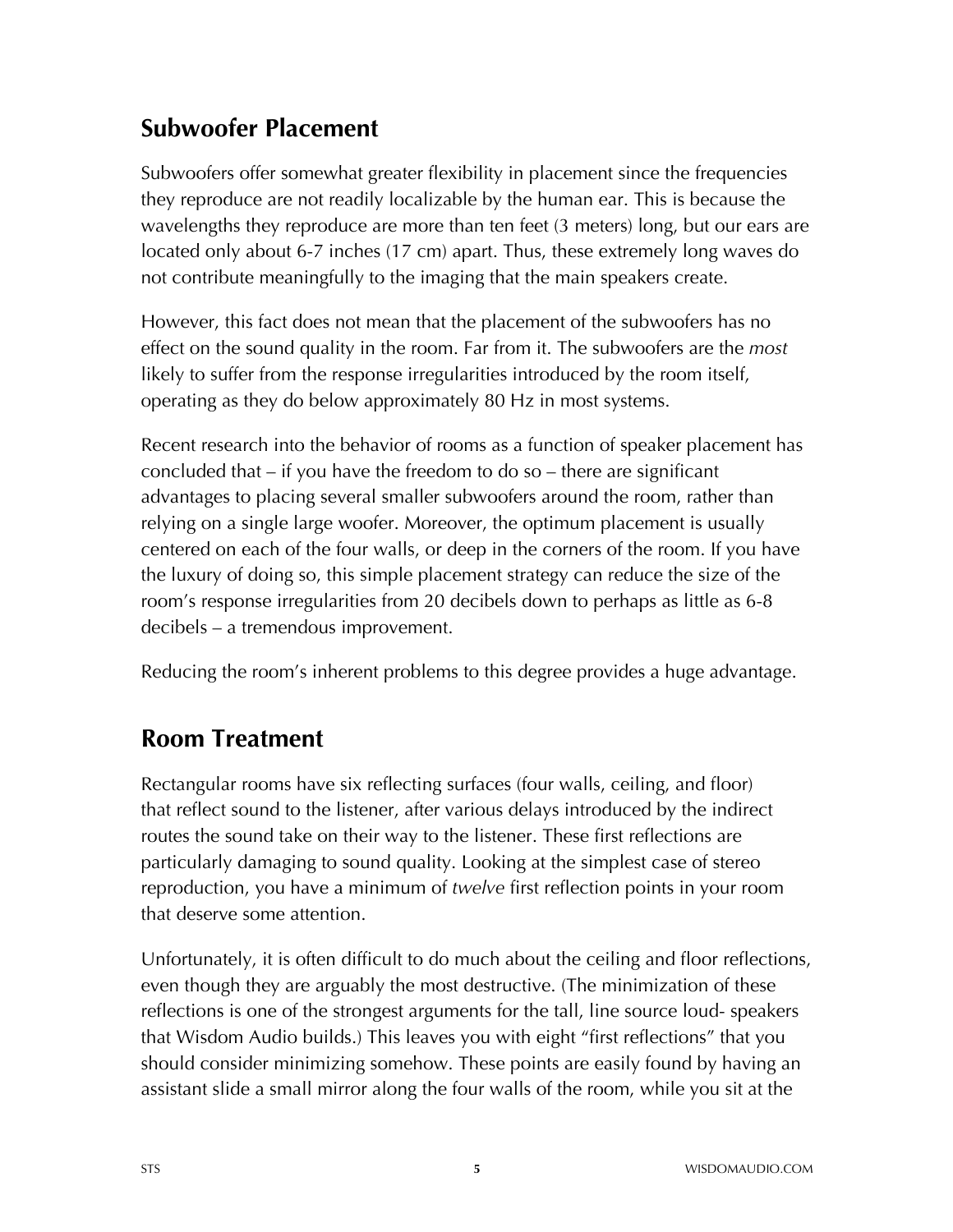listening position. Any place on the wall where you can see a reflection of *any*  speaker is a first reflection point. Concentrate on the first reflections for the Left and Right speakers first.

If you can, arrange to apply either absorption or diffusion at these eight points (don't forget the wall behind you). Absorption can be as simple as heavy, insulated drapes; diffusion can be provided by a well-stocked bookcase with books of varied sizes. Alternatively, you can buy purpose-designed room treatments (some sources listed under References, below).

The important things to remember are these: a good room should have a balance of absorption and diffusion; and if you are going to treat only a few areas of the room, the first reflection points are the most important ones to treat.

# **Professional Acoustic Design**

Does this all sound too complicated? For good reason: it *is* complicated.

The difference between the average listening room and one that is professionally designed and implemented is huge. A great listening room will disappear to an astonishing degree, letting the experiences captured in your recordings speak to you directly. A well-designed room is also quieter and more comfortable. It can easily become a favorite retreat for peace and rejuvenation.

If you decide to investigate the possibility of improving your room with the help of a professional, it is important to find someone who focuses on residential spaces. Most acousticians are trained to deal with large spaces – airports, auditoriums, lobbies in commercial buildings, etc. The problems seen in "small" rooms (residential spaces) are quite different, and outside the experience of most acousticians. Find someone who specializes in and has a great deal of experience designing home studios, home theaters, and the like. Your Wisdom Audio dealer may be such a person; failing that, he/she can help you find such a professional.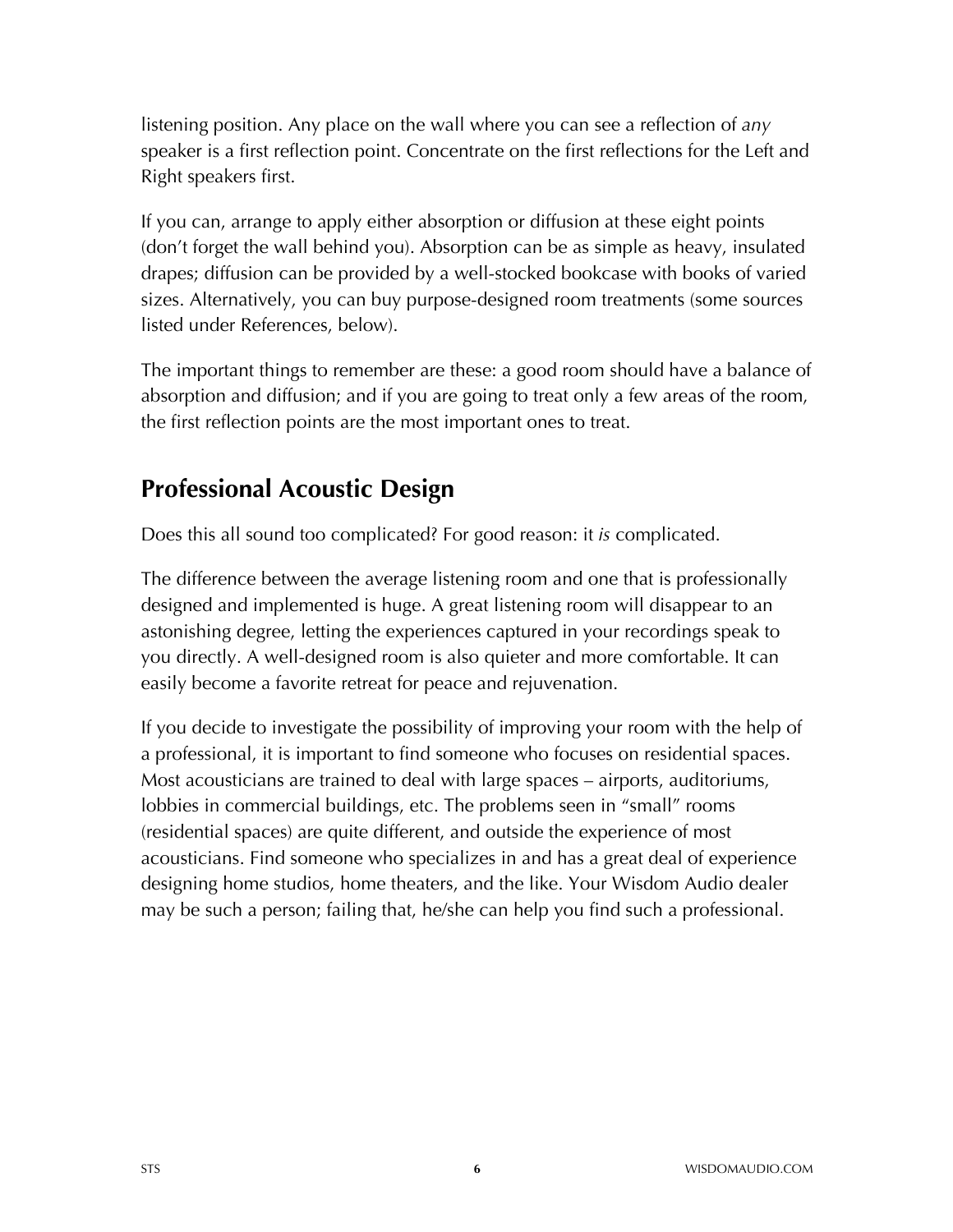## **References**

#### **Books on Acoustics**

*The Master Handbook of Acoustics, F. Alton Everest,* TAB Books *Sound Reproduction: The Acoustics and Psychoacoustics of Loudspeakers and Rooms* by Dr. Floyd Toole, Focal Press

# **Setting up the STS**

There is no escaping the fact that the STS is a *large* subwoofer. It is designed to have remarkable installation flexibility for something so large. It may be used standing upright, or laying down on its broad side, in which case it can be built into a set of risers or as part of a "stage" in front of the screen.

The STS also includes three locations for the exit of the Regenerative Transmission Line<sup>TM</sup>. As shipped from the factory, the vent is located on the end of the STS enclosure. However, if your location would be better served by the vent being on one side or the other, your dealer can easily swap the grille for the solid aluminum plate that covers the desired exit location. There is no difference in performance, but often a great difference in application flexibility.

The STS is a passive subwoofer, meaning that it does not come with a "plate" amplifier or internal crossover. The crossover function is normally provided by the surround preamplifier in the system, or by the SC-2/3 or an MiniDSP-1 (which is a required part of any system that uses an STS). Similarly, the amplifier is one channel of whatever is being used for the rest of the system, or perhaps a dedicated, high-power amplifier, depending on your application.

The sensitivity of the STS is quite high, at 101 dB/2.83V/1m (2.83V is one watt at 8Ω). So, you do not necessarily have to have a huge, powerful amplifier to drive the STS. However, if you want to fill an unusually large space, the STS can handle 5000 watts of power and deliver more than 130 dB at 20 Hz (again, measured at one meter).

We recommend using a Wisdom Series SA Amplifier for the best results, since the STS sounds so good that you will be inclined to turn it up. You cannot go wrong by having too much power.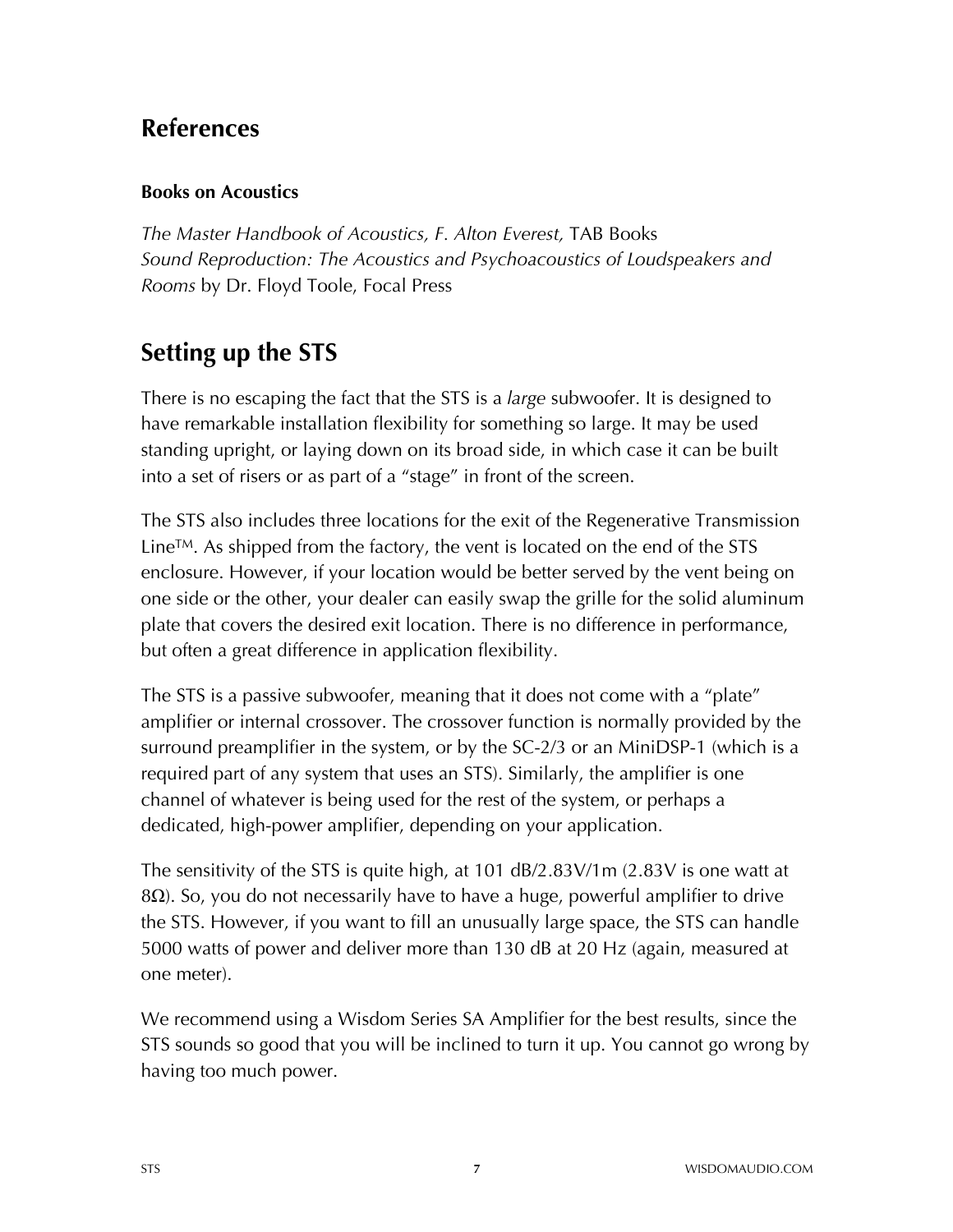# **Making the STS Connections**

As with any system, you should make changes to the connections only when the power is turned off to avoid any chance of inadvertently causing a problem (such as a short-circuit).

We recommend using heavy-gauge speaker wire, the gauge will vary dependent on your speaker run length. Please consult an authorized dealer to determine what gauge would be best for your application.

**VERY IMPORTANT!** You MUST use a SA-DSP amplifier, or if using another brand of amplifier, you must make sure you use a specific type of surround processor, as the SCS-2 requires special 48dB Butterworth bandpass filter and PEQ settings for the RTL to work properly. For more information please contact us at information@wisdomaudio.com

Connect the outputs of your amplifier to the subwoofer, taking care to get the polarity correct. Connect the positive (+) terminals on your amplifier to the positive (+) terminals on the STS; likewise, connect the negative (–) terminals on the amplifier to the negative (–) terminals on the STS.

# **North American Warranty**

#### **Standard Warranty**

When purchased from and installed by an authorized Wisdom Audio dealer, Wisdom Audio loudspeakers are warranted to be free from defects in material and workmanship under normal use for a period of 10 years from the original date of purchase on the cabinet and passive drivers.

**IMPORTANT:** Wisdom Audio loudspeakers are designed for installation and operation in environmentally controlled conditions, such as are found in normal residential environments. When used in harsh conditions such as outdoors or in marine applications, the warranty is three years from the original date of purchase.

During the warranty period, any Wisdom Audio products exhibiting defects in materials and/or workmanship will be repaired or replaced, at our option, without charge for either parts or labor, at our factory. The warranty will not apply to any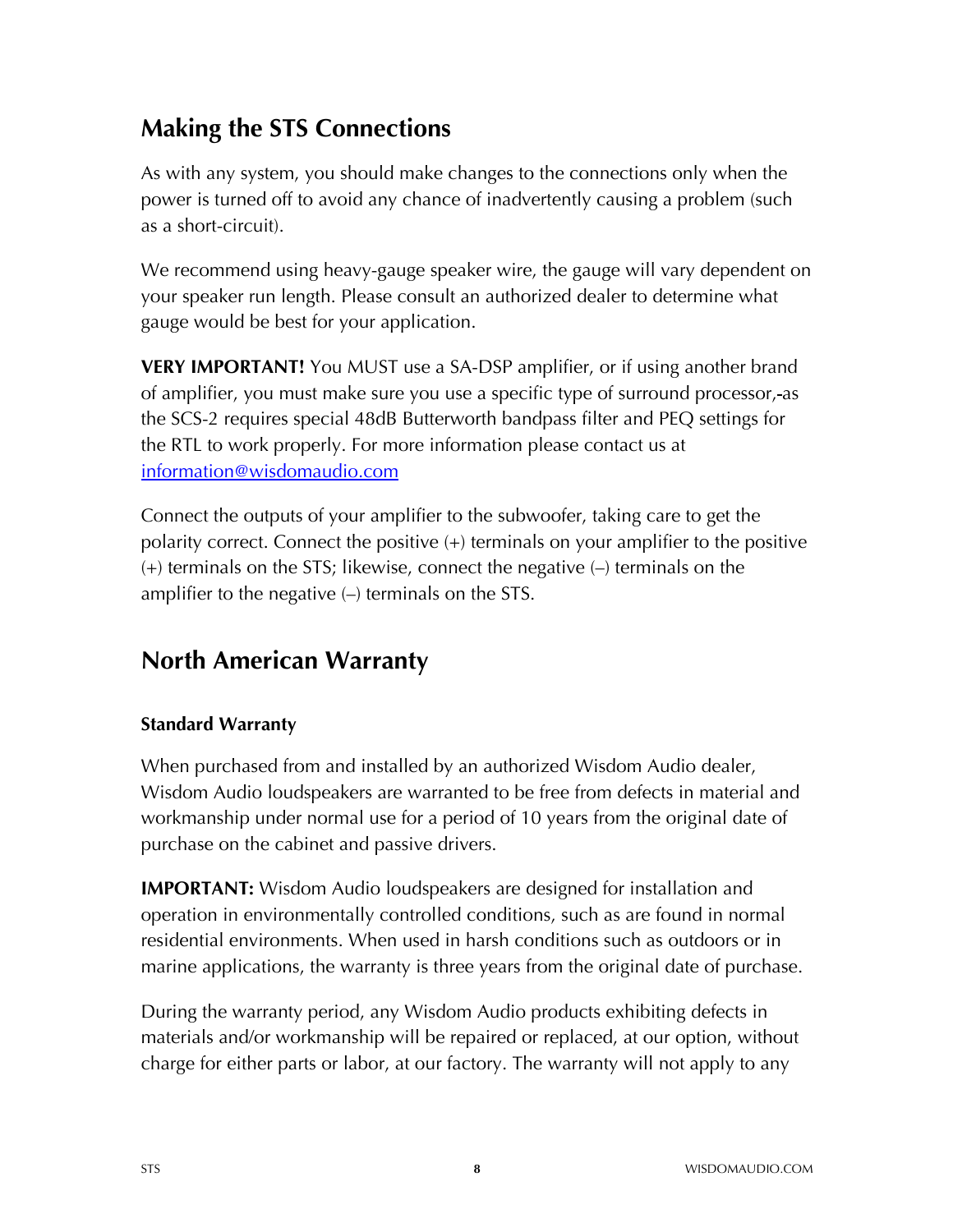Wisdom Audio products that has been misused, abused, altered, or installed and calibrated by anyone other than an authorized Wisdom Audio dealer.

Any Wisdom Audio product not performing satisfactorily may be returned to the factory for evaluation. Return authorization must first be obtained by either calling or writing the factory prior to shipping the component. The factory will pay for return shipping charges only if the component is found to be defective as mentioned above. There are other stipulations that may apply to shipping charges.

There is no other express warranty on Wisdom Audio products. Neither this warranty nor any other warranty, express or implied, including any implied warranties of merchantability or fitness, shall extend beyond the warranty period. No responsibility is assumed for any incidental or consequential damages. Some states do not allow limitations on how long an implied warranty lasts and other states do not allow the exclusion or limitation of incidental or consequential damages, so the above limitation or exclusion may not apply to you.

This warranty gives you specific legal rights, and you may also have other rights, which vary from state to state. This warranty is applicable in the United States and Canada only. Outside of the U.S. and Canada, please contact your local, authorized Wisdom Audio distributor for warranty and service information.

# **Obtaining Service**

We take great pride in our dealers. Experience, dedication, and integrity make these professionals ideally suited to assist with our customers' service needs.

If your Wisdom Audio loudspeaker must be serviced, please contact your dealer. Your dealer will then decide whether the problem can be remedied locally, or whether to contact Wisdom Audio for further service information or parts, or to obtain a Return Authorization. The Wisdom Audio Service Department works closely with your dealer to solve your service needs expediently.

**IMPORTANT:** Return authorization must be obtained from Wisdom Audio's Service Department BEFORE a unit is shipped for service.

It is extremely important that information about a problem be explicit and complete. A specific, comprehensive description of the problem helps your dealer and the Wisdom Audio Service Department locate and repair the difficulty as quickly as possible.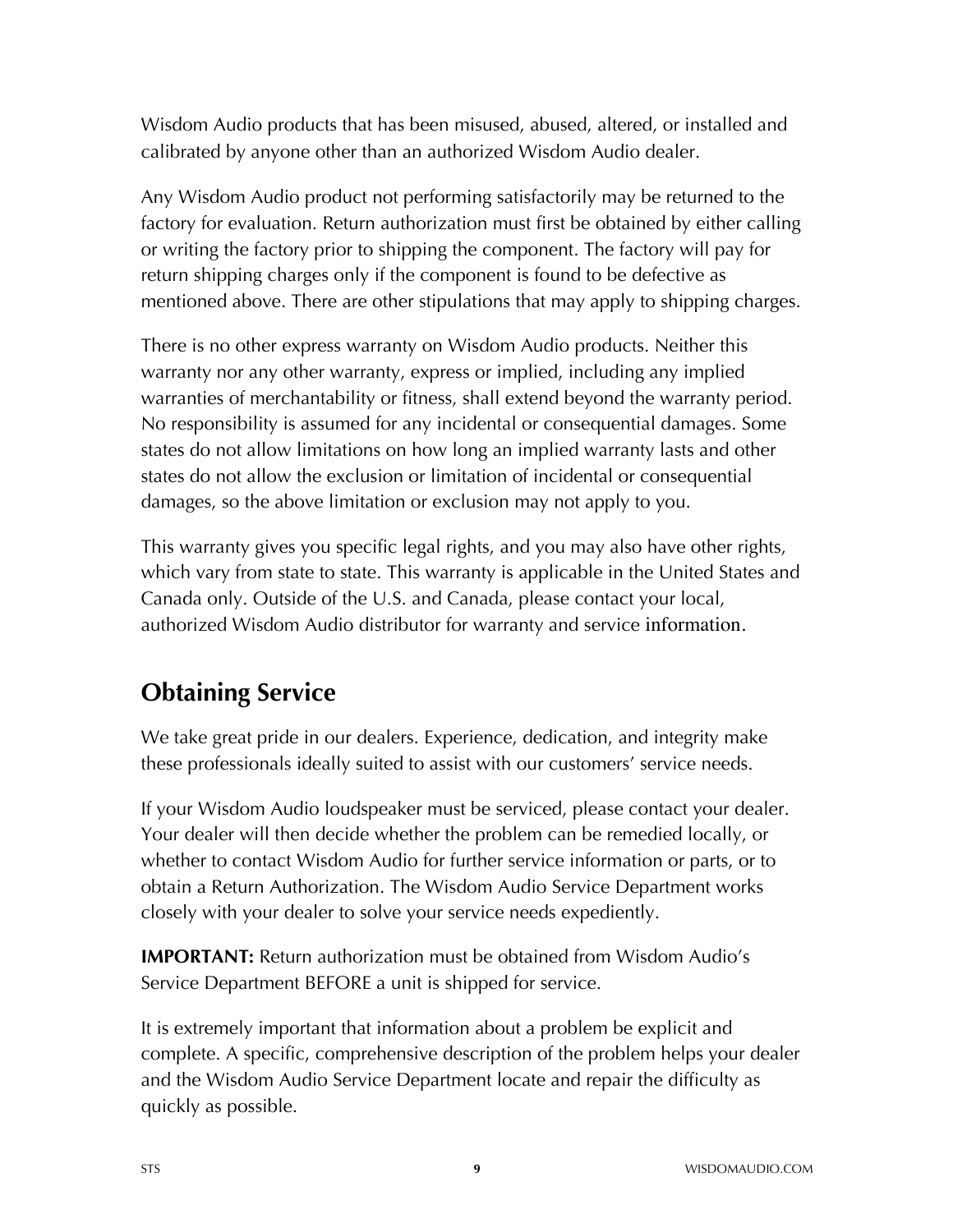A copy of the original bill of sale will serve to verify warranty status. Please include it with the unit when it is brought in for warranty service.

**WARNING:** All returned units must be packaged in their original packaging, and the proper return authorization numbers must be marked on the outer carton for identification. Shipping the unit in improper packaging may void the warranty, as Wisdom Audio cannot be responsible for the resulting shipping damage.

Your dealer can order a new set of shipping materials for you if you need to ship your loudspeaker and no longer have the original materials. There will be a charge for this service. We strongly recommend saving all packing materials in case you need to ship your unit someday.

If the packaging to protect the unit is, in our opinion or that of our dealer, inadequate to protect the unit, we reserve the right to repackage it for return shipment at the owner's expense. Neither Wisdom Audio nor your dealer can be responsible for shipping damage due to improper (that is, non-original) packaging.

# **Specifications**

All specifications are subject to change at any time to improve the product.

- **Number of required amplifier channels:** 1
- **Frequency response:**  $20\text{Hz} 80\text{Hz} \pm 2\text{dB}$  relative to the target curve
- **Impedance:** 4Ω
- **Sensitivity:** 101 dB/2.83V/1m
- **Power handling, peak:** 5000w
- **Maximum SPL:** 130dB / 20 Hz /1m
- **Dimensions:** See appropriate dimensions drawings on next page
- **Shipping weight, each:** 350 lbs. (159 kg)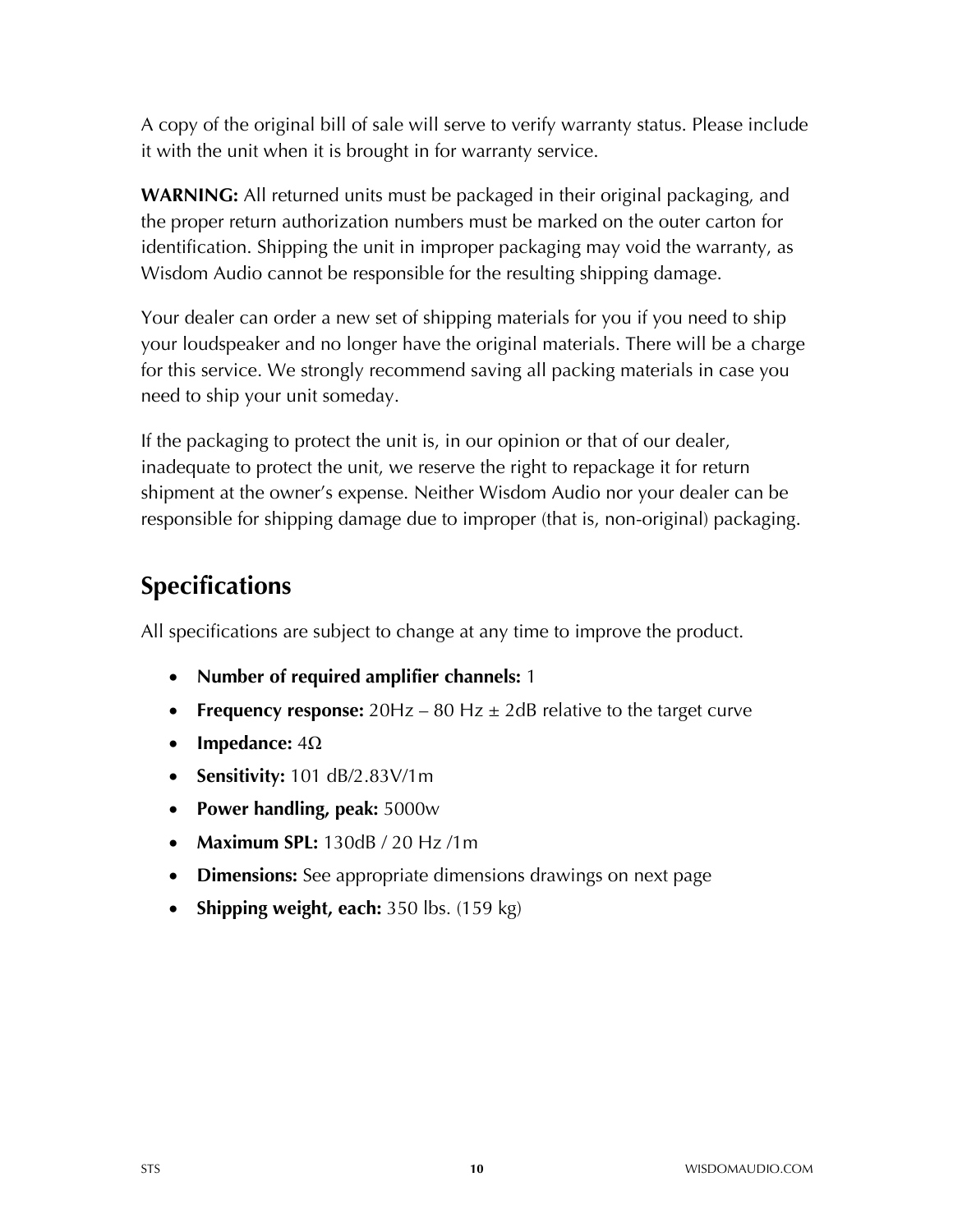For more information, see your Wisdom Audio dealer or contact:

#### **Wisdom Audio**

1572 College Parkway, Suite 164 Carson City, NV 89706 wisdomaudio.com information@wisdomaudio.com (775) 887-8850

### **STS Dimensions**